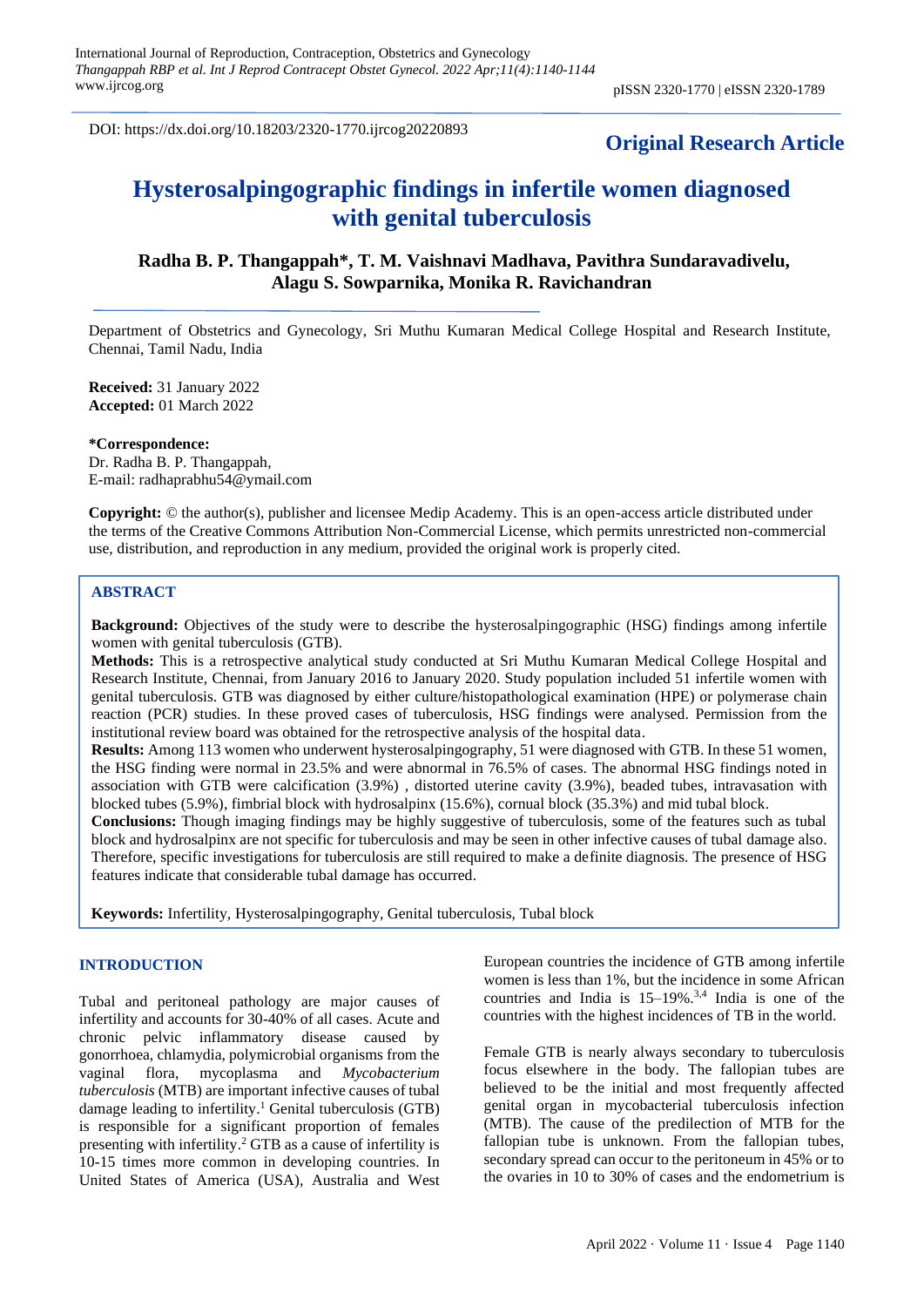involved in 50 to 80% cases. Tubal disease spreads to the endometrium by discharging tubercle bacilli through the ostia into the uterine cavity.

Diagnosis of GTB is difficult because majority of cases are asymptomatic and the diagnosis is often made during evaluation of infertility or other gynaecological problems. It is estimated that at least 11% of patients are asymptomatic and hence the disease is discovered incidentally. <sup>5</sup> The diagnosis can be missed even with extensive investigations. Therefore, the diagnosis of GTB is often challenging. Besides causing tubal damage, GTB also leads to intrauterine and pelvic adhesions. As a part of infertility work up, hysterosalpingogram (HSG) is a frequently performed investigation to ascertain tubal patency especially in low resource countries. Most often, it is the HSG finding which alerts the clinician as to the possibility of GTB, encouraging for further evaluation.

## *Aim of the study*

The aim of this study is to describe the HSG findings in infertile women diagnosed with GTB.

## **METHODS**

This is a retrospective analytical study conducted at a Tertiary Care Medical College Hospital and Research Institute, from January 2016 to January 2020. Study population included 51 infertile women with confirmed GTB. 153 infertile women with suspected or confirmed tubal disease were evaluated for GTB by carrying out histopathological examination (HPE), culture by BACTEC method and polymerase chain reaction (PCR) studies using IS 6110 probes on the endometrial tissue. Infertile women with ovulatory dysfunction, presence of male factor abnormalities, sexual dysfunction and others were excluded from the study. Tubal evaluation and patency were assessed by laparoscopy in all 153 women. HSG was available in 113 women and abnormal findings on HSG, such as cornual blocks, distal blocks and beaded tubes; retort shaped hydrosalpinges, localized spill, intravasation, calcification and filling defect in the uterine cavity were looked for. Among these 113 women who had HSG, 51 were positive for MTB by either culture/HPE or PCR studies. In these proved cases of GTB, HSG findings were analysed. Permission was obtained from the institutional review board for the retrospective analysis of the hospital data.

## **RESULTS**

A total of 153 subjects were evaluated for GTB by culture, HPE and PCR techniques and the diagnosis of GTB was confirmed in 51 (34%) women. The mean age of women with confirmed GTB was  $26.40$  years  $\pm 3.73$  years. Forty eight (94.1%) women sought medical advice for primary infertility and three women (5.88%) were investigated for secondary infertility. 24 women (47.05%) women did not have any gynaecological symptoms other than infertility and 13 (25.5%) women presented with menstrual disturbances. Tubal evaluation by HSG was carried out in 113 women. The findings were reported normal in 63 (55.7%) patients and were abnormal in 50 (44.3%) patients. The abnormal findings noted were cornual block in 22.1%, fimbrial block with hydrosalpinx in 10.6%, mid tubal block in 1.77%, beaded tubes in 3.54%, intravasation of dye into the lymphatics and veins in 2.65%, calcification 1.77%, intrauterine synechiae and distorted uterine cavity in 2 (1.77%) patients (Figures 1-6 and Table 1).



**Figure 1: HSG of bilateral cornual block.**



**Figure 2: HSG of right cornual block.**



**Figure 3: HSG of beaded appearance of fallopian tubes on either side with distal blocks.**

Microbiological studies for MTB were carried out in 153 women and among them, 51 (34%) were positive for MTB by either culture/HPE or PCR studies. PCR was positive in 42 patients, culture and PCR in 5 patients, culture alone in 2 patients, culture and HPE in another 2 patients (Table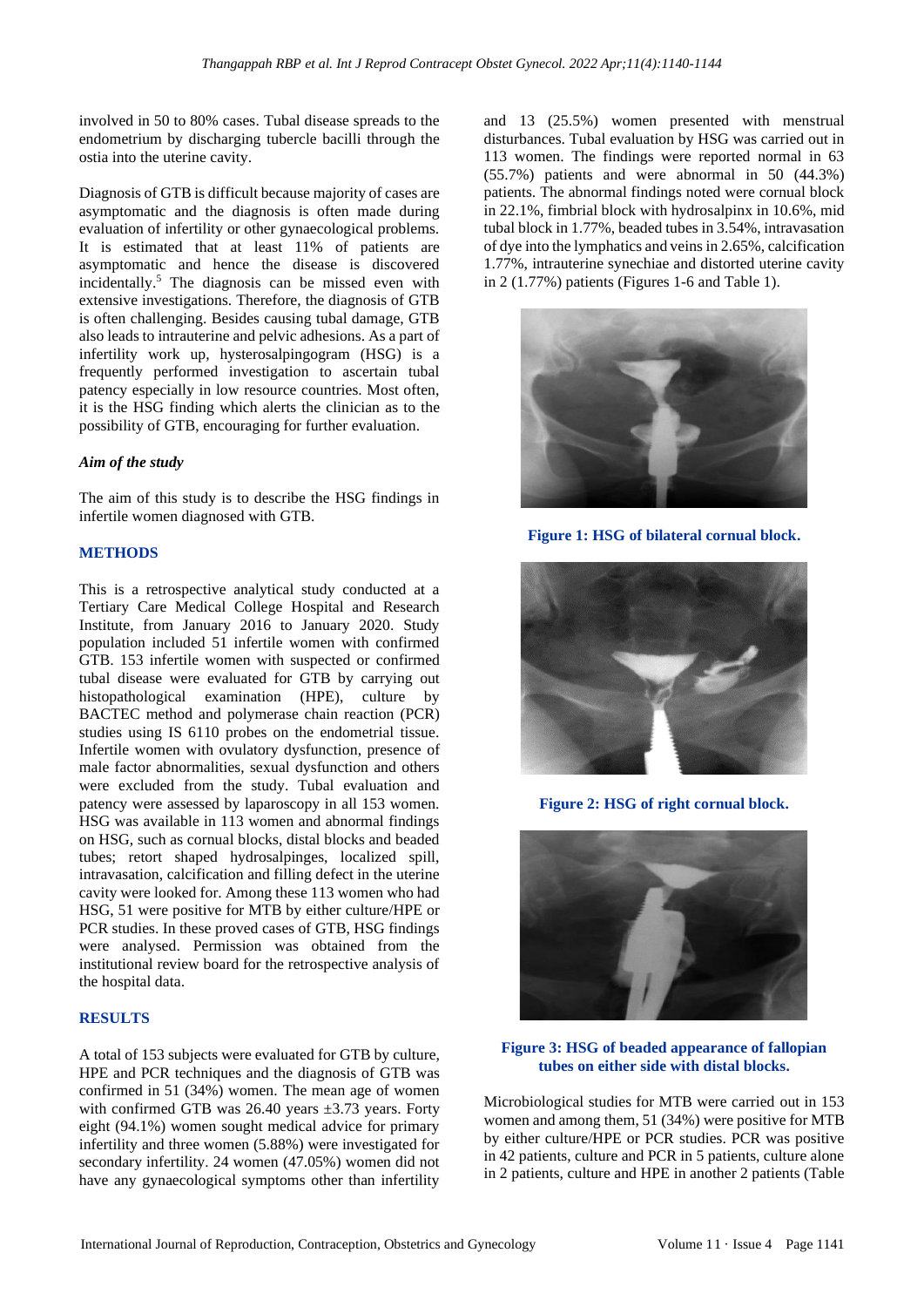2). HSG findings were available in all the 51 patients who were diagnosed with GTB.



**Figure 4: HSG of intravasation of dye into the parametrial vessels and greater veins.**



**Figure 5: HSG of fundal synechiae.**



**Figure 6: HSG of distorted uterine cavity with "T shaped uterus".**

|  |  |  | Table 1: HSG findings in 113 patients. |
|--|--|--|----------------------------------------|
|  |  |  |                                        |

| <b>HSG</b> findings                        | <b>Number</b>               | $\frac{0}{0}$ |
|--------------------------------------------|-----------------------------|---------------|
| <b>Cornual block</b>                       | 25                          | 22.1          |
| Mid tubal block                            | $\mathcal{D}_{\mathcal{L}}$ | 1.77          |
| <b>Fimbrial block with</b><br>hydrosalpinx | 12                          | 10.6          |
| Intravasation with tubal block             | 3                           | 2.65          |
| <b>Beaded tubes</b>                        | 4                           | 3.54          |
| <b>Calcification</b>                       | $\mathfrak{D}$              | 1.77          |
| <b>Distorted uterine cavity</b>            | 2                           | 1.77          |
| <b>Normal findings</b>                     | 63                          | 55.76         |

#### **Table 2: Positive MTB results by various tests.**

| <b>Test</b>     | Range      |
|-----------------|------------|
| <b>PCR</b>      | $\Delta$ ) |
| $PCR + culture$ |            |
| <b>Culture</b>  |            |
| $Culture + HPE$ |            |

Among the 51 patients with proved GTB, in 39 of them (76.5%) abnormal HSG findings were present (Table 3). In 12 (23.5%) patients, the HSG findings were normal. In these women with normal HSG findings, laparoscopy showed tubercles on the serosa of the fallopian tube in one patient, and flimsy peritubal adhesions in 3 cases and in 9 patients both HSG and laparoscopy were normal. The abnormal HSG findings noted in association with GTB are calcification, distorted uterine cavity, beaded tubes, intravasation with blocked tubes, fimbrial block with hydrosalpinx, cornual block and mid tubal block (Table 3).

## **Table 3: HSG findings in 51 patients diagnosed with GTB.**

| <b>Parameters</b>                          | <b>Range</b>                | <b>Percentage</b> |
|--------------------------------------------|-----------------------------|-------------------|
| <b>Calcification</b>                       | 2                           | 3.9               |
| <b>Distorted uterine cavity</b>            | 2                           | 3.9               |
| <b>Beaded tubes</b>                        |                             | 7.8               |
| Intravasation with blocked<br>tubes        | 3                           | 5.9               |
| <b>Fimbrial block with</b><br>hydrosalpinx | 8                           | 15.6              |
| Mid tubal block                            | $\mathcal{D}_{\mathcal{L}}$ | 3.9               |
| <b>Cornual block</b>                       | 18                          | 35.3              |
| Normal findings                            | 12                          | 23.5              |

#### **DISCUSSION**

When TB affects the genital organs, infertility results as a result tubal obstruction and dysfunction, destruction of the endometrium resulting in intra-uterine adhesions and in advanced stages, by causing ovulatory failure. When the tubercle bacilli reach the tube, infection begins in the mucosa and then spreads through the tubal wall to the peritoneal surface. In a small number of cases secondary to an abdominal lesion, the tubes, ovaries and the uterine serosa are involved initially and then spread towards the mucosa takes place.<sup>6</sup>

As a part of infertility work up, HSG is the initial investigation frequently is performed to evaluate tubal patency in those women who do not have morbidities such as pelvic inflammatory disease (PID), previous ectopic pregnancy, previous surgical procedures and endometriosis. In developing countries, HSG continues to be the preliminary investigation to detect the abnormalities of the uterus and fallopian tubes and their patency. It is a reliable test for ruling out tubal occlusion, and it is less invasive and less expensive. HSG is considered the gold standard for the evaluation of tubal lumen. 7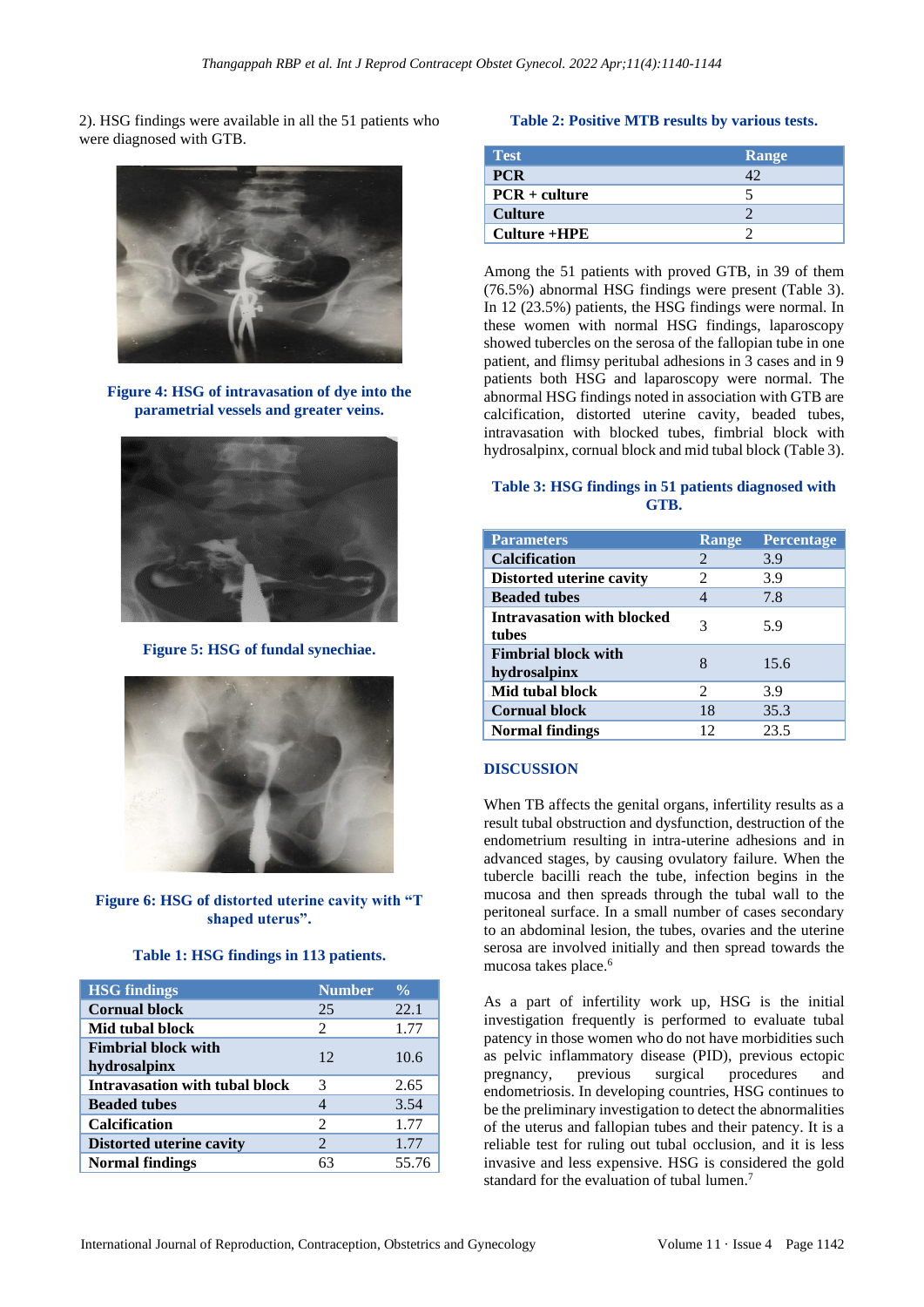Tubal lesions in TB have various appearances in HSG ranging from non-specific findings such as hydrosalpinx and tubal occlusion to specific patterns such as "beaded tube", "golf club tube", "pipe stem tube", "cobble stone tube" and the "leopard skin tube" have been described.<sup>8</sup> In our study, tubal occlusion was the commonest finding seen in 78% of cases with GTB. This is a non-specific finding, as blocks at various segments of the tube can also be seen in infections caused by chlamydia and gonococcus.

Tuberculous salpingitis in its acute form, due to the granuloma and caseous ulceration in the mucosa, form diverticular outpouchings which is described as salpingitis isthmic nodosa (SIN) appearance on HSG giving a "tufted" like appearance. There is associated thickening and tubal dilatation which manifests on HSG as hydrosalpinx and is a common feature in TB. However, this finding is also not specific for TB as it can develop following PID caused by other organisms, adhesions or obstruction of any cause.<sup>8</sup> Occlusion of the isthmus or fimbrial end of the tube filled with serous or clear fluid produce a retort-shaped dilatation of the tube which gives a "golf club like appearance" to the ampulla.<sup>8</sup> There is one characteristic feature which may point to the possibility of tuberculosis. In chronic gonococcal salpingitis, the fimbrial end of the tube is closed and bulbous with inversion and obliteration of the fimbriae. Whereas in the TB, there is a tendency for the tube to remain everted, with patency of the orifice even when the tube is enlarged and distended, thus producing the characteristic "tobacco pouch" appearance which can be well appreciated at the time of laparoscopy. When this finding is noted, the probability of TB should be suspected. In these cases, as the tubal orifice remain open; there is periodic expulsion of exudates into the peritoneal cavity resulting in frequent exacerbation of symptoms.

In the chronic stage, there is healing with fibrosis and scarring. This results in alternate areas of constriction and dilatation which gives beaded appearance (rosary bead) on HSG. The intraluminal scarring due to adhesions can give rise to a cobblestone pattern in hydrosalpinges. When there is scarring in the mucosa of the entire tube, it gives an appearance of "rigid pipe" to the tube. Inflammatory fibrosis can eventually lead to complete obstruction of the fallopian tubes, which can be seen with or without tubal dilatation. Tubal occlusion in TB is considered the most common finding seen on HSG and occurs most commonly at the junction between the isthmus and ampulla. Tubal occlusion was the most common HSG finding reported in 81% of cases of GTB in Chavhan et al study.<sup>7</sup> In our study tubal occlusion was seen in 78% of cases. Studies have shown that cornual occlusion is not very common in TB.9 However, in our analysis, cornual occlusion was the commonest finding seen in 18/39 (46.1%) of cases diagnosed with GTB. Among all cases diagnosed with cornual occlusion on HSG, MTB was positive in 18/25 (72%) of cases. The other conditions which can cause cornual occlusion are gonococcal and Chlamydia infections, interventions like uterine curettage and previous abortions. In this study, distal blocks with hydrosalpinx was seen in 15.6% of cases diagnosed with GTB. Chavhan et al reported tubal dilatation in 46% of GTB. Though not specific for GTB, presence of tubal dilatation is highly suggestive of TB.<sup>7</sup>

The tuberculous granulomas can also get calcified in the tubes, endometrial cavities and in the ovaries. The presence calcified lymph nodes or calcified areas in the course of fallopian tubes suggest the diagnosis of the TB.<sup>9</sup> Tubal calcification are usually seen in the form of small linear streaks or tiny nodules in the course of the tubes. Plain films of the pelvis may show such calcifications which must be differentiated from other causes of calcifications such as calcified pelvic nodes, calcified uterine myomas, urinary calculi, pelvic phleboliths and calcification in an ovarian dermoid. Presence of calcification is highly suggestive of MTB and was noted in 3.9% of our cases, involving the ovaries and the uterine cavity. Other studies have also shown calcification in 5.1 and  $7.1\%$  of cases.<sup>7,10</sup> The ovaries can get calcified following an abscess or tubo-ovarian mass. In our study, in one patient the ovary was completely calcified on one side, there were areas of calcification in both the tubes and the pelvic and para-aortic nodes were also calcified.

In the uterus, TB presents as acute or chronic endometritis. During the phase of acute endometritis, on HSG there is irregularity of the contour of the endometrial cavity and there can be intravasation of contrast into the vascular and lymphatic system. Chronic endometritis is characterized by fibrosis, scarring, and calcification. This can be detected on HSG as irregular filling defects due to intra uterine synechiae, and deformed uterine cavity. Intrauterine scarring may lead to obliterated uterine cavity, giving an appearance of "pseudo-unicornuate" uterus, 'T' shaped uteri or asymmetrical small uterus. Calcification can also be noted in the endometrial cavity. Venous and lymphatic intravasations are good indicators suggesting endometrial TB which was seen in 5.9% of cases in this study. In Farrokh et al study, HSG demonstrated venous and lymphatic intravasation of contrast media in the pelvic vessels in 4 (20%) of patients.<sup>11</sup> Sharma et al study also showed high prevalence of contrast intravasation, noted in 17.1% of cases.<sup>10</sup> Venous and lymphatic intravasation may also be seen if there obstruction to flow such as intra– uterine adhesions and tubal obstruction of any aetiology. Other uterine changes noted in association with MTB infection are irregular uterine cavity, shrunken cavity, filling defects and synechiae.<sup>10</sup> In our analysis distorted uterine cavity was seen in 5.1% of cases.

In our study abnormal HSG findings were seen in 44.3% of cases of women with proved or suspected tubal disease. Following microbiological studies (51 patients) 34% were positive for MTB by either culture/HPE or PCR studies. In Chavhan et al study, GTB was found in 7.5% of all patients who were investigated for infertility.<sup>7</sup> This high prevalence of MTB in our study was due to the chosen study population who had either proved or suspected tubal disease. A study from India showed that the incidence of